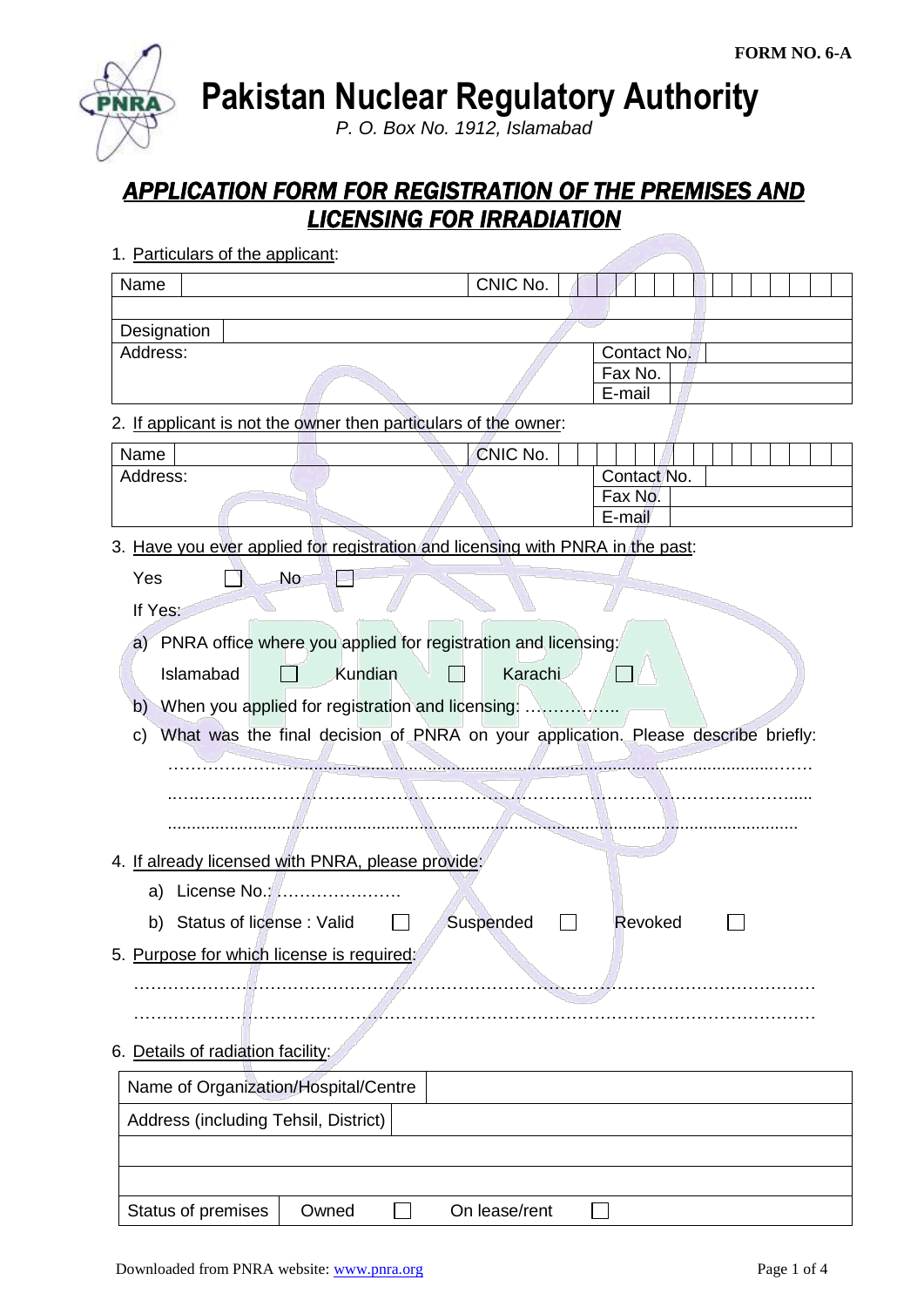# 7. Specifications of Radioactive Material/Radiation Generator:

# a) Radioactive Material/Sources

| Radionuclide(s)                   | Source<br>ID. No. | Model<br>No. | Manufacturer | Initial<br>Activity<br>with Date | Present<br>Activity<br>with Date | Country of<br>Origin | Physical<br>Form |
|-----------------------------------|-------------------|--------------|--------------|----------------------------------|----------------------------------|----------------------|------------------|
|                                   |                   |              |              |                                  |                                  |                      |                  |
|                                   |                   |              |              |                                  |                                  |                      |                  |
|                                   |                   |              |              |                                  |                                  |                      |                  |
|                                   |                   |              |              |                                  |                                  |                      |                  |
|                                   |                   |              |              |                                  |                                  |                      |                  |
| <b>Radiation Generators</b><br>b) |                   |              |              |                                  |                                  |                      |                  |

# b) Radiation Generators

| Type of<br>Irradiator | Sr./ID. No.   Model No. | Manufacturer | Maximum Voltage of<br><b>Radiation Apparatus</b> | Country of Origin |
|-----------------------|-------------------------|--------------|--------------------------------------------------|-------------------|
|                       |                         |              |                                                  |                   |
|                       |                         |              |                                                  |                   |
|                       |                         |              |                                                  |                   |
|                       |                         |              |                                                  |                   |

8. Particulars of Radiation Protection Officer(s)/Radiation Worker(s) etc.:

| Name | Designation   CNIC No. | Age | Qualification | <b>Experience/Training</b> |
|------|------------------------|-----|---------------|----------------------------|
|      |                        |     |               |                            |
|      |                        |     |               |                            |
|      |                        |     |               |                            |
|      |                        |     |               |                            |
|      |                        |     |               |                            |

9. Details of available Personal Protective Equipment (PPE):

………………………………………………………………………………………………………..

- …...........................................................................................................................................
- 10. Arrangements for safe and secure storage of radioactive source(s):

……………………………………………………………………………………………………….. …...........................................................................................................................................

- 11. Management of Disused Sealed Radioactive Sources (DSRS)/Radioactive Waste:
	- ……………………………………………………………………………………………………….. …...........................................................................................................................................
- 12. Arrangements for personal dose monitoring:
	- a) Type of Dosimeter (Film/TLD etc.): ....................................................................
	- b) Dosimetry Service Provider Name: ....................................................................
	- c) Frequency of Dosimeter Exchange for Dose Assessment: ................................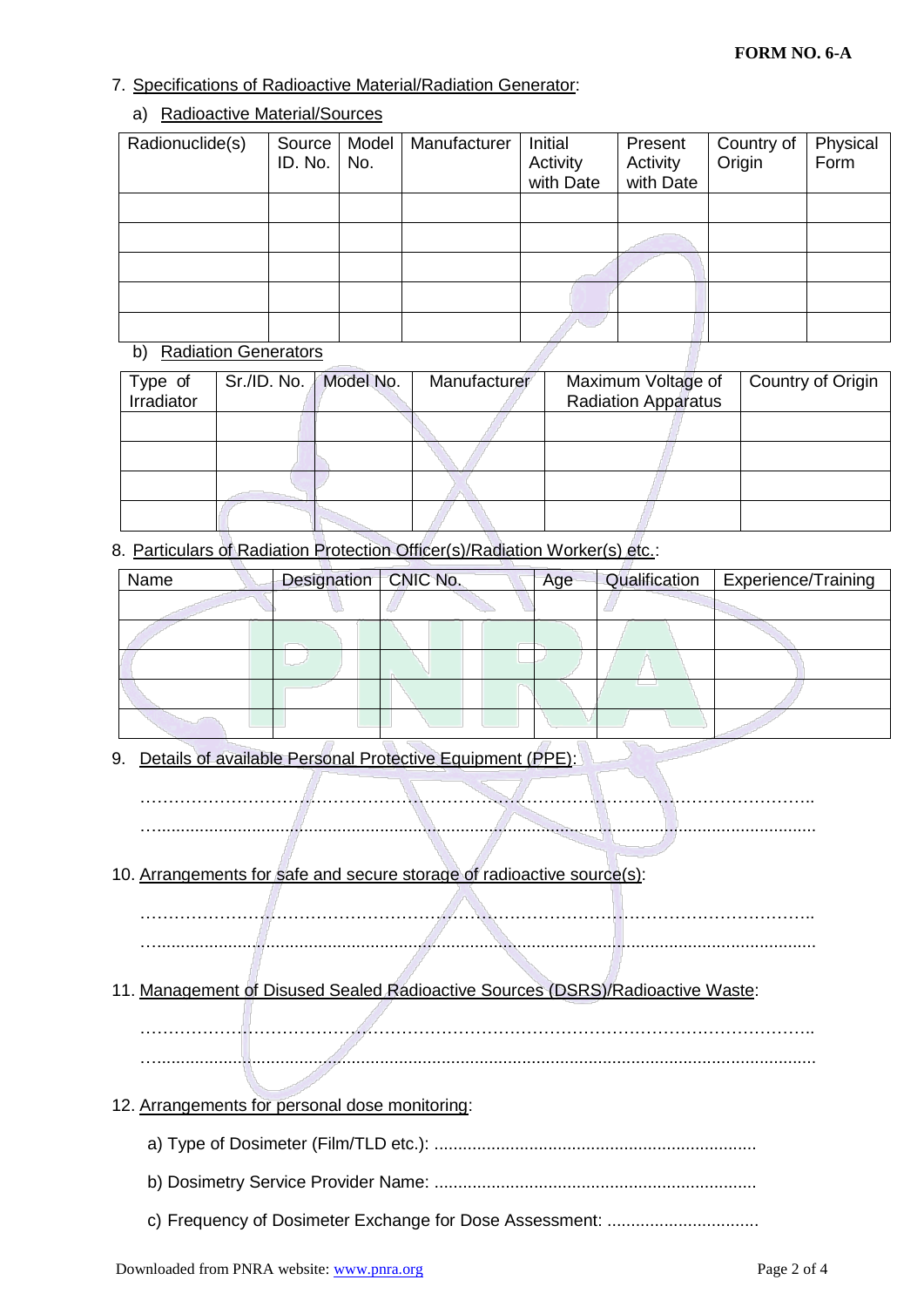### 13. Radiation monitoring equipment:

| Type of<br>Instrument | Sr./ID.<br>No. | Model<br>No. | Manufacturer | Radiation<br>Detected | Energy &<br>Dose<br>Range | Purpose<br>οf<br>Monitoring | Date of<br>Calibration |
|-----------------------|----------------|--------------|--------------|-----------------------|---------------------------|-----------------------------|------------------------|
|                       |                |              |              |                       |                           |                             |                        |
|                       |                |              |              |                       |                           |                             |                        |
|                       |                |              |              |                       |                           |                             |                        |
|                       |                |              |              |                       |                           |                             |                        |

#### 14. License Fee Information:

a) License fee may be submitted via **Askari Bank** (All branches). The Askari bank challan may be obtained from respective Regional Directorate or may be downloaded from:<https://www.pnra.org/bankChalan.asp>

OR

b) License fee may be submitted via Pay Order/Bank Draft in favor of **"Director Finance PNRA, Islamabad".** In this case, please provide the following details:

I, hereby, affirm that all the particulars given above are correct to the best of my knowledge and belief and I undertake to abide by the provisions of PNRA Ordinance - 2001, Regulations for the Licensing of Radiation Facility (ies) other than Nuclear Installation(s) - PAK/908, all other applicable PNRA Regulations, imposed license conditions and directives issued by the Authority from time to time including any guidelines or amendments/revisions issued thereto.

| Signature of the Owner:                                                                                                                                                                                                                                                                                                                             | Signature of the Applicant: <u>________________</u> |                                        |                                           |             |
|-----------------------------------------------------------------------------------------------------------------------------------------------------------------------------------------------------------------------------------------------------------------------------------------------------------------------------------------------------|-----------------------------------------------------|----------------------------------------|-------------------------------------------|-------------|
| Dated:                                                                                                                                                                                                                                                                                                                                              |                                                     | Dated: $\Box$                          |                                           |             |
|                                                                                                                                                                                                                                                                                                                                                     | Seal of Office: <u>contained</u>                    |                                        |                                           |             |
| Please check the following documents are attached/submitted:                                                                                                                                                                                                                                                                                        |                                                     |                                        |                                           |             |
| Copy of CNIC of Applicant<br>i.<br>ii.<br>Copy of CNIC of Owner (if applicant is not the owner)<br>iii.<br>Copy of CNIC(s) of all Radiation Worker(s)<br>Copy of Ownership/Lease Documents<br>iv.<br>Experience/Training Certificate(s) of Radiation Worker(s)<br>V.<br>Pay Order/Bank Draft/Copy of Bank Challan<br>vi.<br><b>Blood Irradiator</b> |                                                     | Yes<br>Yes<br>Yes<br>Yes<br>Yes<br>Yes | No.<br><b>No</b><br>No<br>No<br>No.<br>No |             |
| Plan, Map, Layout of the Facility<br>$\mathbf{L}$<br>Shielding Design (if applicable)<br>ii.<br>Radiation Protection Program (RPP)<br>iii.<br>Radiation Emergency Plan (REP)<br>iv.<br>Physical Protection Plan (PPP) (if applicable)<br>v.<br>Initial Decommissioning Plan (if applicable)<br>vi.                                                  |                                                     | Yes<br>Yes<br>Yes<br>Yes<br>Yes<br>Yes | No<br>No<br>No<br>No<br>No<br>No          |             |
| Downloaded from PNRA website: www.pnra.org                                                                                                                                                                                                                                                                                                          |                                                     |                                        |                                           | Page 3 of 4 |